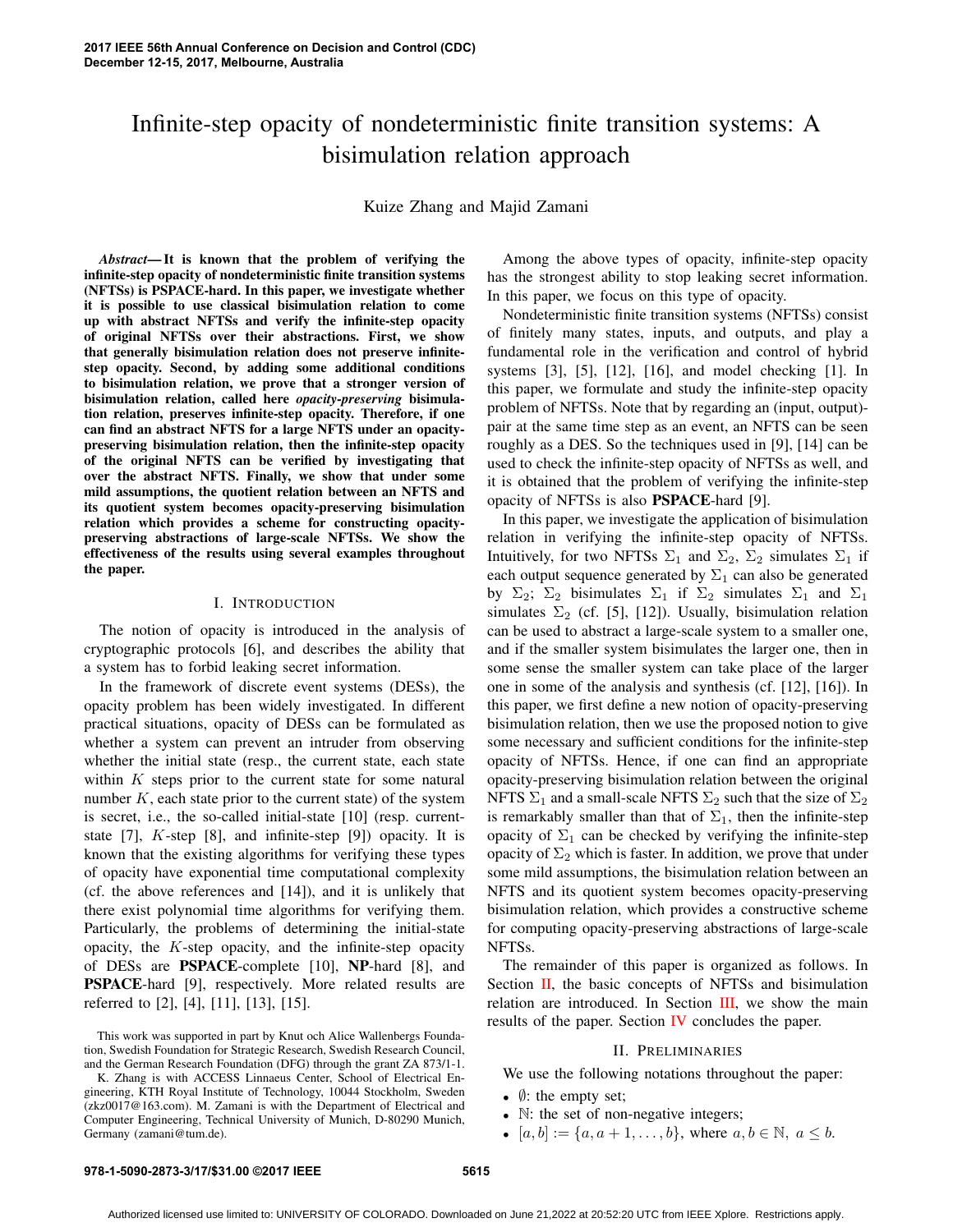

Fig. 1. State transition diagram of the NFTS in Example 2.1.

Note that although we focus on NFTSs, all results of this paper remain valid for transition systems with *infinitely* many states, inputs, and outputs (e.g. control systems).

NFTSs are defined as in [5], [12] with some modifications to accommodate for secret states.

*Definition 1:* An NFTS  $\Sigma$  is a septuple  $(X, X_0, S, U, \rightarrow$  $(Y, h)$  consisting of

- a finite set  $X$  of states;
- a subset  $X_0 \subseteq X$  of initial states;
- a subset  $S \subseteq X$  of secret states;
- a finite set  $U$  of inputs;
- a transition relation  $\rightarrow \subseteq X \times U \times X$ ;
- a set  $Y$  of outputs;
- an output map  $h: X \to Y$ .

In this paper, we consider total NFTSs, i.e., for all  $x$  in X and u in U, there exists at least one state  $x'$  in X such that  $(x, u, x') \in \rightarrow$ . In this case, the transition relation  $\rightarrow \subseteq$  $X\times U\times X$  can be equivalently represented as a mapping from  $X \times U$  to  $2^X \setminus \emptyset$ . Elements of  $\rightarrow$  are called transitions. Let  $X^*$  be the set of strings of finite length over X including the string  $\epsilon$  of length 0. For each  $\alpha \in X^*$ ,  $|\alpha|$  denotes the length of  $\alpha$ . For each  $\alpha \in X^*$ , for all integers  $0 \le i \le j \le |\alpha|-1$ , we use  $\alpha[i, j]$  to denote  $\alpha(i)\alpha(i+1)\dots\alpha(j)$  for short. Sets  $U^*$  and  $Y^*$  are defined analogously. A string  $\alpha \in X^*$  is called a run of the system over input sequence  $\beta \in U^*$  if  $|\alpha| - 1 = |\beta|, \ \alpha(0) \in X_0$ , and for all  $i \in [0, |\alpha| - 2]$ ,  $(\alpha(i), \beta(i), \alpha(i+1)) \in \rightarrow$ . Transitions determined by  $\alpha$  and  $\beta$  can be denoted as  $\alpha(0) \xrightarrow{\beta(0)} \alpha(1) \xrightarrow{\beta(1)} \cdots \xrightarrow{\beta(|\beta|-1)}$  $\alpha(|\alpha|-1)$ .

An NFTS can be represented as its state transition diagram, i.e., a directed graph whose vertices correspond to the states and their associated outputs of the NFTS and whose edges correspond to state transitions. Each edge is labeled with the inputs associated with the transition, a state directly connected from "start" means an initial state, a double circle denotes a secret state. We give an example to depict these concepts.

*Example 2.1:* Consider NFTS  $(X, X_0, S, U, \rightarrow, Y, h)$ , where  $X = \{a, b, c\}$ ,  $X_0 = X$ ,  $S = \{b\}$ ,  $U = Y = \{0, 1\}$ ,  $\rightarrow = \{(a, 1, a), (a, 0, b), (a, 0, c), (b, 0, b), (b, 1, b), (c, 0, c),\}$  $(c, 1, b)$ ,  $h(a) = 0$ ,  $h(b) = h(c) = 1$  (see Fig. 1).

Here, we recall the conventional notions of (bi)simulation relations [12].

*Definition 2 (simulation):* Consider two NFTSs  $\Sigma_i$  =  $(X_i, X_{i,0}, S_i, U_i, \rightarrow_i, Y, h_i), i = 1, 2$ . A relation ~⊆  $X_1 \times$  $X_2$  is called a simulation relation from  $\Sigma_1$  to  $\Sigma_2$  if

- 1) for every  $x_{1,0} \in X_{1,0}$ , there exists  $x_{2,0} \in X_{2,0}$  such that  $(x_{1,0}, x_{2,0}) \in \sim;$
- 2) for every  $(x_1, x_2) \in \sim, h_1(x_1) = h_2(x_2);$
- 3) for every  $(x_1, x_2) \in \sim$ , if there is a transition  $x_1 \xrightarrow{u_1} x_1'$ in  $\Sigma_1$  then there exists a transition  $x_2 \xrightarrow{u_2} x'_2$  in  $\Sigma_2$ satisfying  $(x'_1, x'_2) \in \sim$ .

Under a simulation relation  $\sim \subseteq X_1 \times X_2$  from  $\Sigma_1$  to  $\Sigma_2$ , we say  $\Sigma_2$  simulates  $\Sigma_1$ , and denote  $\Sigma_1 \preceq_{\mathsf{S}} \Sigma_2$ .

*Definition 3 (bisimulation):* Consider two NFTSs  $\Sigma_i$  =  $(X_i, X_{i,0}, S_i, U_i, \rightarrow_i, Y, h_i), i = 1, 2$ . A relation ~⊆  $X_1 \times$  $X_2$  is called a bisimulation relation between  $\Sigma_1$  and  $\Sigma_2$  if

- 1) a) for every  $x_{1,0} \in X_{1,0}$ , there exists  $x_{2,0} \in X_{2,0}$  such that  $(x_{1,0}, x_{2,0}) \in \sim;$ 
	- b) for every  $x_{2,0} \in X_{2,0}$ , there exists  $x_{1,0} \in X_{1,0}$  such that  $(x_{1,0}, x_{2,0}) \in \sim;$
- 2) for every  $(x_1, x_2) \in \sim, h_1(x_1) = h_2(x_2);$
- 3) a) for every  $(x_1, x_2) \in \sim$ , if there exists a transition  $x_1 \xrightarrow{u_1} x_1'$  in  $\Sigma_1$  then there exists a transition  $x_2 \stackrel{u_2}{\longrightarrow}_2 x_2'$  in  $\Sigma_2$  satisfying  $(x_1', x_2') \in \sim;$ 
	- b) for every  $(x_1, x_2) \in \sim$ , if there exists a transition  $x_2 \stackrel{u_2}{\longrightarrow} x_2'$  in  $\Sigma_2$  then there exists a transition  $x_1 \stackrel{u_1}{\longrightarrow}_1 x_1'$  in  $\Sigma_1$  satisfying  $(x_1', x_2') \in \sim$ .

Under a bisimulation relation  $\sim \subseteq X_1 \times X_2$  between  $\Sigma_1$  and  $\Sigma_2$ , we say  $\Sigma_2$  bisimulates  $\Sigma_1$  (or vice versa), and denote  $\Sigma_1 \cong_S \Sigma_2$ .

From Definitions 2 and 3, one can readily see that if  $\Sigma_2$ simulates  $\Sigma_1$  then each output sequence generated by  $\Sigma_1$  can be generated by  $\Sigma_2$  as well; and if  $\Sigma_2$  bisimulates  $\Sigma_1$  then the set of output sequences generated by  $\Sigma_1$  coincides with the ones generated by  $\Sigma_2$ .

Here, we recall notions of quotient relation and quotient systems [12] with some modifications which will be used later to show one of the main results of the paper.

*Definition 4:* Let  $\Sigma = (X, X_0, S, U, \rightarrow, Y, h)$  be an NFTS and  $\sim \subseteq X \times X$  an equivalence relation on X satisfying  $h(x) = h(x')$  for all  $(x, x') \in \sim$ . The quotient system of Σ by  $\sim$ , denoted by  $\Sigma_{\sim}$ , is defined as the system  $\Sigma_{\sim}$  =  $(X_{\sim}, X_{\sim,0}, S_{\sim}, U, \rightarrow_{\sim}, Y, h_{\sim})$  satisfying

- 1)  $X_{\sim} = X / \sim = \{ [x] | x \in X \};$
- 2)  $X_{\sim,0} = \{ [x] | x \in X, [x] \cap X_0 \neq \emptyset \};$
- 3)  $S_{\sim} = \{ [x] | x \in X, [x] \cap S \neq \emptyset \};$
- 4) for all  $[x], [x'] \in X_{\sim}$  and  $u \in U$ , there exists transition  $[x] \xrightarrow{u} [x']$  in  $\Sigma_{\sim}$  if there exists transition  $\bar{x} \xrightarrow{u} \bar{x}'$  in  $\Sigma$  for some  $\bar{x} \in [x]$  and  $\bar{x}' \in [x']$ ;
- 5)  $h_{\sim}([x]) = h(\bar{x})$  for every  $\bar{x} \in [x];$

where for every  $x \in X$ , [x] denotes the equivalence class generated by x, i.e.,  $[x] := \{y \in X | (y, x) \in \sim\}.$ 

It can be seen that for all  $x, x' \in X$ , 1) either  $[x] = [x']$ or  $[x] \cap [x'] = \emptyset$ ; 2)  $x \in [x']$  if and only if  $[x] = [x']$ . Then the set of all distinct equivalence classes corresponding to  $\sim$  partitions set X. Note that in [12], there is no item for S∼, since the system  $\Sigma$  considered in [12] does not have secret states. From Definition 4, one can readily verify that the quotient system  $\Sigma_{\sim}$  has no more states than  $\Sigma$  does.

Consider an NFTS  $\Sigma = (X, X_0, S, U, \rightarrow, Y, h)$  and its quotient system  $\Sigma \sim = (X_{\sim}, X_{\sim,0}, S_{\sim}, U, \rightarrow_{\sim}, Y, h_{\sim})$  defined by an equivalence relation  $\sim \subseteq X \times X$  satisfying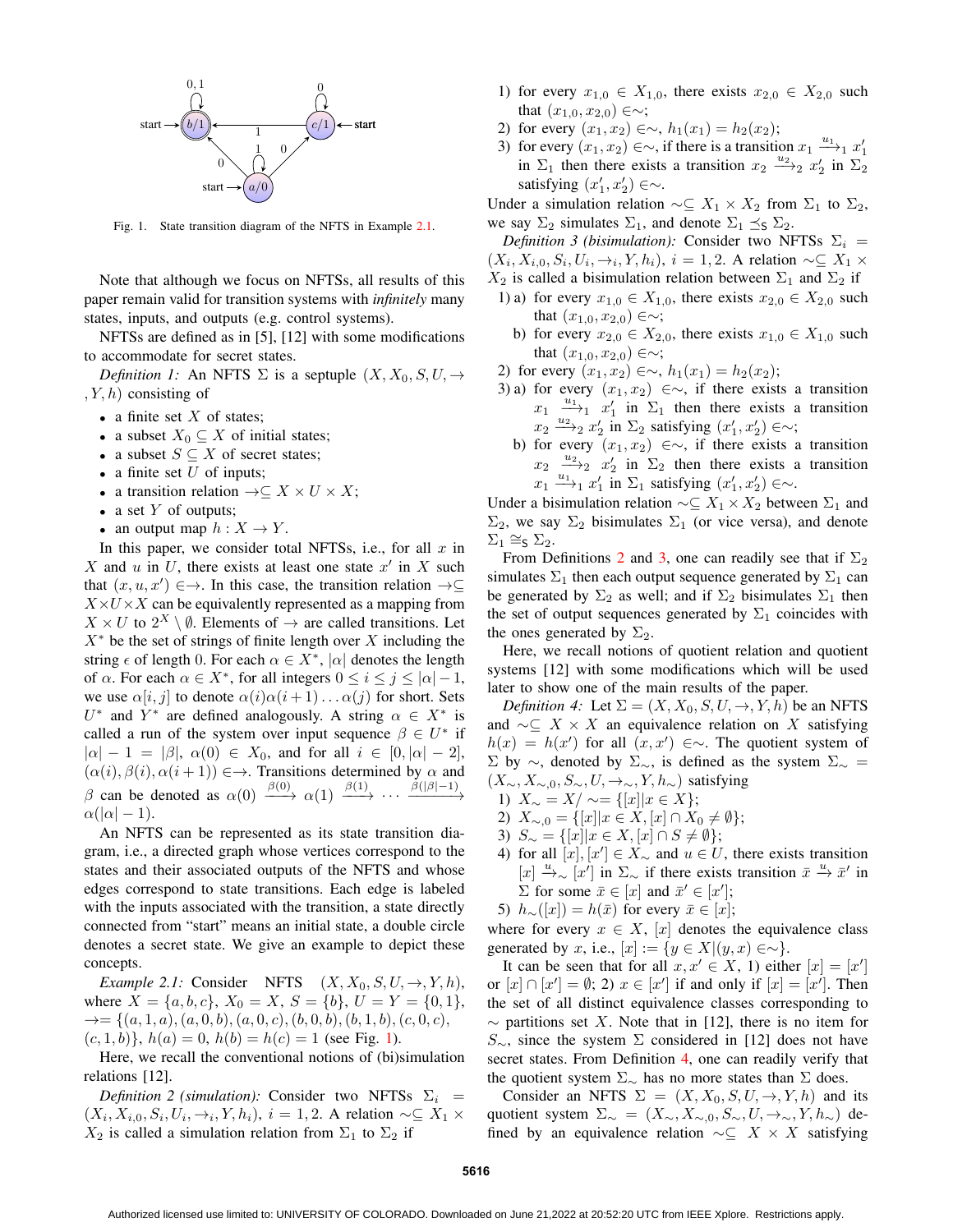$h(x) = h(x')$  for all  $(x, x') \in \sim$ . By defining a quotient relation

$$
\sim_{\mathsf{Q}} := \{(x, [x]) | x \in X\} \subseteq X \times X_{\sim}, \tag{1}
$$

the following result holds [12].

*Proposition 2.2:* Consider an NFTS  $\Sigma = (X, X_0, S, U, \rightarrow$ , Y, h) and its quotient system  $\Sigma \sim = (X_{\sim}, X_{\sim,0}, S_{\sim}, U, \rightarrow_{\sim}$ ,  $Y, h\sim$ ) defined by an equivalence relation  $\sim \subseteq X \times X$ satisfying  $h(x) = h(x')$  for all  $(x, x') \in \sim$ . Under quotient relation  $\sim$ <sub>0</sub> defined in (1),  $\Sigma$ <sub>∼</sub> simulates Σ. Moreover,  $\Sigma$ <sub>∼</sub> bisimulates  $\Sigma$  under  $\sim_{\Omega}$  if and only if  $\Sigma$  bisimulates  $\Sigma$  under ∼.

Later on, we provide similar results as in Proposition 2.2 but using so-called opacity-preserving bisimulation relation.

# III. MAIN RESULTS

## *A. Opacity-preserving bisimulation relation*

In this subsection, we provide one of the main results of the paper. We first define the notion of infinite-step opacity of NFTSs.

*Definition 5:* Let  $\Sigma = (X, X_0, S, U, \rightarrow, Y, h)$  be an NFTS.  $\Sigma$  is said to be infinite-step opaque if for all  $x_0 \in X_0$ , all  $\alpha \in U^*$ , all runs  $x_0 x_1 \dots x_{|\alpha|} \in X^*$  over  $\alpha$ , all  $i \in [0, |\alpha|]$ , if  $x_i \in S$  then there exists  $x'_0, \dots, x'_{|\alpha|} \in X$ such that  $x'_0 \in X_0$ ,  $x'_i \in X \setminus S$ ,  $x'_0 \dots x'_{|\alpha|}$  is also a run over  $\alpha$ , and  $h(x_j) = h(x'_j)$  for all  $j \in [0, |\alpha|]$ .

Intuitively, if a system  $\Sigma$  is infinite-step opaque, then the intruder cannot make sure whether any state prior to the current state is secret or not.

One of the main goals of this paper is to provide a bisimulation-based method for verifying the infinite-step opacity of NFTSs. Particularly, for two NFTSs  $\Sigma_1$  and  $\Sigma_2$ , we are interested in providing a new stronger notion of bisimulation relation such that  $\Sigma_2$  bisimulating  $\Sigma_1$  implies that  $\Sigma_1$  being infinite-step opaque is equivalent to  $\Sigma_2$  being infinite-step opaque. Hence the central problem we should consider first is whether the classical bisimulation relation preserves infinite-step opacity. We next show that generally classical bisimulation relation does not preserve infinite-step opacity.

*Proposition 3.1:* Bisimulation relation in Definition 3 does not preserve infinite-step opacity.

*Proof:* We provide a counterexample to prove the statement. Consider two NFTSs  $\Sigma_i = (X_i, X_{i,0}, S_i, U, \rightarrow_i$ ,  $Y, h_i$ ,  $i = 1, 2$ , shown in Fig. 2, where  $X_1 = \{1, 2\}$  $X_{1,0}, S_1 = \{1\} = U, Y = \{1,2\}; X_2 = \{1',2',3',4'\} =$  $X_{2,0}, S_2 = \{1'\}.$ 

By Definition 5, system  $\Sigma_1$  is not infinite-step opaque, because for secret state 1, there exists no other state producing the same output as 1. Again by Definition 5, system  $\Sigma_2$  is infinite-step opaque, because for input sequence  $\alpha$  :=  $1 \dots 1 \in U_2^*$ , for every run  $x_1 := \dots 1' \dots$  over  $\alpha$ , there is a unique run  $x_2 := \dots 3' \dots$  over  $\alpha$  such that they produce the same output sequence, where  $1' \in S_2$  and  $3' \in X_2 \setminus S_2$ are at the same time step.

On the other hand, it can be readily verified that under relation  $\sim= \{ (1,1'), (2,2'), (1,3'), (2,4') \}, \Sigma_2$  bisimulates



Fig. 2. State transition diagrams of two NFTSs in the proof of Proposition 3.1.

 $\Sigma_1$ . Hence bisimulation relation does not preserve infinitestep opacity.

Since generally bisimulation relation does not preserve infinite-step opacity, we strengthen this notion to make it infinite-step opacity-preserving.

*Definition 6 (opacity-preserving bisimulation):* Consider two NFTSs  $\Sigma_i = (X_i, X_{i,0}, S_i, U, \rightarrow_i, Y, h_i), i = 1, 2.$ A relation  $\sim \subseteq X_1 \times X_2$  is called an opacity-preserving bisimulation relation between  $\Sigma_1$  and  $\Sigma_2$  if

- 1) a) for all  $x_{1,0} \in S_1 \cap X_{1,0}$ , there exists  $x_{2,0} \in S_2 \cap X_{2,0}$ such that  $(x_{1,0}, x_{2,0}) \in \sim;$ 
	- b) for all  $x_{1,0} \in X_{1,0} \setminus S_1$ , there exists  $x_{2,0} \in X_{2,0} \setminus S_2$ such that  $(x_{1,0}, x_{2,0}) \in \sim;$
	- c) for all  $x_{2,0} \in S_2 \cap X_{2,0}$ , there exists  $x_{1,0} \in S_1 \cap X_{1,0}$ such that  $(x_{1,0}, x_{2,0}) \in \sim;$
	- d) for all  $x_{2,0} \in X_{2,0} \setminus S_2$ , there exists  $x_{1,0} \in X_{1,0} \setminus S_1$ such that  $(x_{1,0}, x_{2,0}) \in \sim;$
- 2) for every  $(x_1, x_2) \in \sim, h_1(x_1) = h_2(x_2);$
- 3) for every  $(x_1, x_2) \in \sim$ ,
	- a) for every transition  $x_1 \stackrel{u}{\rightarrow}_1 x_1' \in S_1$ , there exists transition  $x_2 \stackrel{u}{\rightarrow}_2 x_2' \in S_2$  such that  $(x_1', x_2') \in \sim;$
	- b) for every transition  $x_1 \stackrel{u}{\rightarrow}_1 x_1' \in X_1 \setminus S_1$ , there exists transition  $x_2 \stackrel{u}{\rightarrow}_2 x_2' \in X_2 \backslash S_2$  such that  $(x_1', x_2') \in \sim;$
	- c) for every transition  $x_2 \stackrel{u}{\rightarrow}_2 x_2' \in S_2$ , there exists transition  $x_1 \stackrel{u}{\rightarrow}_1 x_1' \in S_1$  such that  $(x_1', x_2') \in \sim;$
	- d) for every transition  $x_2 \xrightarrow{u} x_2' \in X_2 \backslash S_2$ , there exists transition  $x_1 \stackrel{u}{\rightarrow}_1 x_1' \in X_1 \backslash S_1$  such that  $(x_1', x_2') \in \sim$ .

Intuitively, 1) ensures that each initial secret (non-secret) state in  $\Sigma_1$  has a corresponding initial secret (non-secret) state in  $\Sigma_2$  such that they are in the relation, and vice versa; 3) guarantees that each transition to a secret (non-secret) state in  $\Sigma_1$  has a corresponding transition to a secret (non-secret) state in  $\Sigma_2$ , and vice versa. 1) and 3) make bisimulation relation preserve infinite-step opacity, which is shown in the following theorem.

*Theorem 3.2:* Consider two NFTSs  $\Sigma_i$  $(X_i, X_{i,0}, S_i, U, \rightarrow_i, Y, h_i), i = 1, 2$ . If there exists an opacity-preserving bisimulation relation  $\sim \subseteq X_1 \times X_2$ between  $\Sigma_1$  and  $\Sigma_2$ , then  $\Sigma_1$  is infinite-step opaque if and only if  $\Sigma_2$  is infinite-step opaque.

*Proof:* Assume there exists an opacity-preserving bisimulation relation  $\sim \subseteq X_1 \times X_2$  between  $\Sigma_1$  and  $\Sigma_2$  and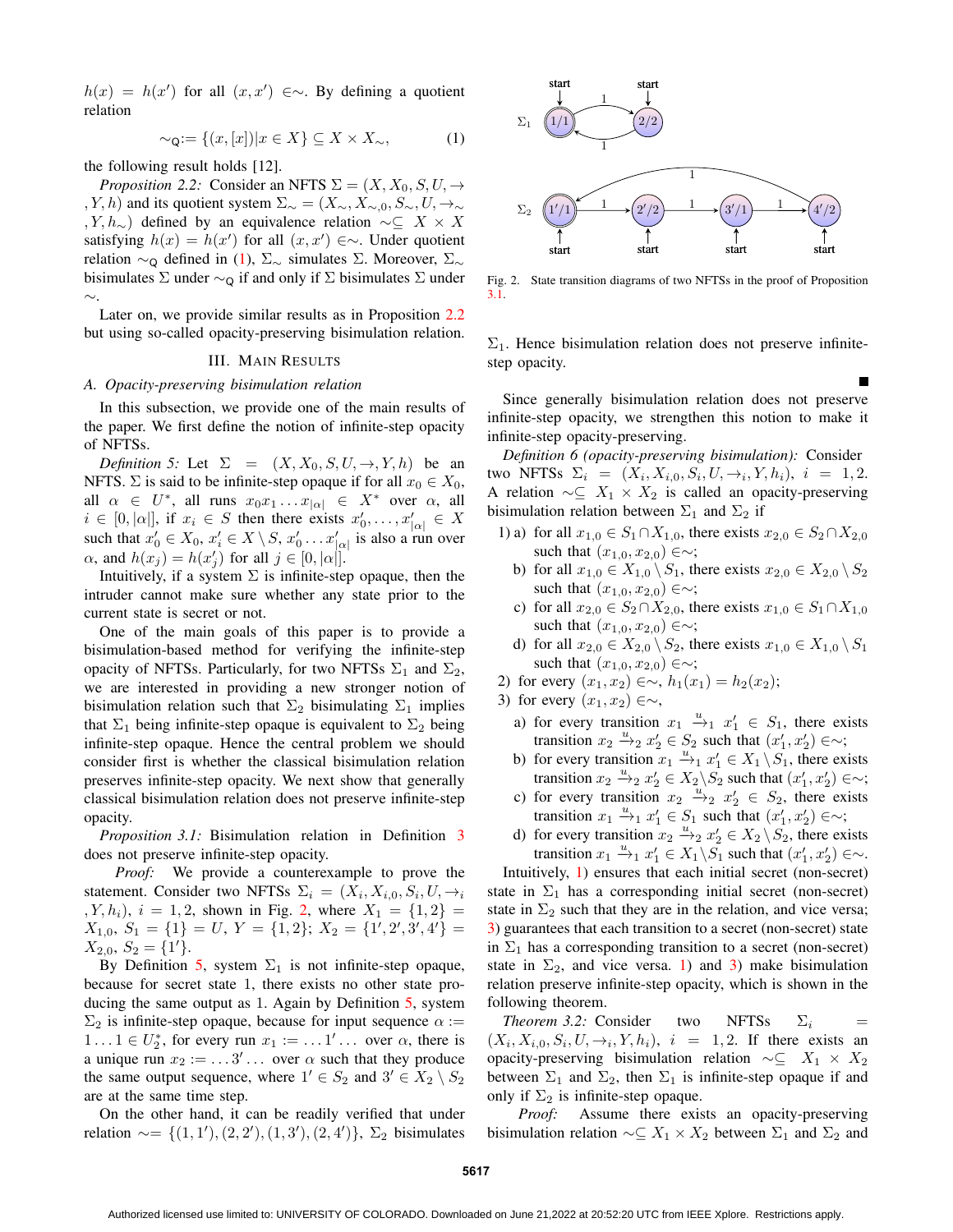system  $\Sigma_1$  is infinite-step opaque. Now we show that  $\Sigma_2$  is also infinite-step opaque.

For system  $\Sigma_2$ , we arbitrarily choose input sequence  $\alpha \in$ U<sup>\*</sup>, states  $x_{2,0} \in X_{2,0}$  and  $x_{2,1},...,x_{2,|\alpha|} \in X_2$  such that

$$
x_{2,0}
$$
  $\xrightarrow{\alpha(0)}$   $x_{2,1}$   $\xrightarrow{\alpha(1)}$   $\longrightarrow$   $\cdots$   $\xrightarrow{\alpha(|\alpha|-1)}$   $\longrightarrow$   $x_{2,|\alpha|}$ ,

and  $x_{2,i} \in S_2$  for some  $i \in [0, |\alpha|]$ .

Since  $\Sigma_1$  simulates  $\Sigma_2$ , by 1c), 1d), 2), 3c), and 3d), there exist  $x_{1,0} \in X_{1,0}, x_{1,j} \in X_1, j \in [1, |\alpha|]$  such that  $x_{1,i} \in S_1$ ,  $h_1(x_{1,k}) = h_2(x_{2,k}), k \in [0, |\alpha|],$  and

$$
x_{1,0} \xrightarrow{\alpha(0)} x_{1,1} \xrightarrow{\alpha(1)} \cdots \xrightarrow{\alpha(|\alpha|-1)} x_{1,|\alpha|}.
$$

Since  $\Sigma_1$  is infinite-step opaque, there exist  $x'_{1,0} \in X_{1,0}$ ,  $x'_{1,j} \in X_1, j \in [1, |\alpha|]$  such that  $x'_{1,i} \in X_1 \setminus S_1$ ,  $h_1(x_{1,k}) =$  $h_1(x'_{1,k}), \, k \in [0, |\alpha|],$  and

$$
x'_{1,0}
$$
  $\xrightarrow{\alpha(0)}$ <sub>1</sub>  $x'_{1,1}$   $\xrightarrow{\alpha(1)}$ <sub>1</sub>  $\cdots$   $\xrightarrow{\alpha(|\alpha|-1)}$ <sub>1</sub>  $x'_{1,|\alpha|}$ .

Since  $\Sigma_2$  simulates  $\Sigma_1$ , by 1a), 1b), 2), 3a), and 3b), there exist  $x'_{2,0} \in X_{2,0}$  and  $x'_{2,1}, \ldots, x'_{2,|\alpha|} \in X_2$  such that  $x'_{2,i} \in X_2$  $X_2 \setminus S_2$ ,  $h_1(x'_{1,j}) = h_2(x'_{2,j}), \ j \in [0,|\alpha|],$  and

$$
x_{2,0}' \xrightarrow{\alpha(0)} x_{2,1}' \xrightarrow{\alpha(1)} x \cdots \xrightarrow{\alpha(|\alpha|-1)} x_{2,|\alpha|}.
$$

Hence  $h_2(x_{2,j}) = h_2(x'_{2,j}), j \in [0, |\alpha|]$ , and  $\Sigma_2$  is infinitestep opaque.

Symmetrically, assume that there exists an opacitypreserving bisimulation relation  $\sim \subseteq X_1 \times X_2$  between  $\Sigma_1$ and  $\Sigma_2$  and system  $\Sigma_2$  is infinite-step opaque, we can show that  $\Sigma_1$  is also infinite-step opaque.

*Remark 1:* Note that although we add in total 8 additional conditions in Definition 6 to make bisimulation relation infinite-step opacity-preserving, these conditions are somehow necessary. That is, without some of them, bisimulation relation may not preserve infinite-step opacity any more. Taking the two NFTSs shown in Fig. 2 for example, bisimulation relation  $\sim = \{(1, 1'), (2, 2'), (1, 3'), (2, 4')\}$  satisfies 1a), 1b), 1c), 2), 3b), and 3c), but does not satisfy 1d), 3a), or 3d).

*Remark 2:* Remark that the argument for simulation relation preserving infinite-step opacity (one-sided relation) becomes invalid without any one of the conditions in Definition 6. In fact, opacity-preserving simulation relation coincides with opacity-preserving bisimulation relation.

### *B. Opacity-preserving quotient relation*

From the results in the previous subsection, one can verify the infinite-step opacity of the original system  $\Sigma_1$  by verifying it over its abstraction  $\Sigma_2$  provided that there exists an opacity-preserving bisimulation relation between  $\Sigma_1$  and  $\Sigma_2$ . In this subsection, we show that the quotient relation defined in (1) between an NFTS and its quotient system is an opacity-preserving bisimulation relation under certain mild assumptions. Hence, one can leverage the existing bisimulation algorithms in the literature [12] with some modifications to construct opacity-preserving abstractions (if existing).

*Theorem 3.3:* Let  $\Sigma = (X, X_0, S, U, \rightarrow, Y, h)$  be an NFTS and  $\sim \subseteq X \times X$  an equivalence relation on X satisfying  $h(x) = h(x')$  for all  $(x, x') \in \sim$ . Assume that for all  $x \in S$  and  $x' \in X$ , if  $(x, x') \in \sim$  then  $x' \in S$ . Then  $\sim_Q$  is an opacity-preserving bisimulation relation between  $\Sigma$ and  $\Sigma_{\sim}$  if and only if  $\sim$  is an opacity-preserving bisimulation relation between  $\Sigma$  and itself.

*Proof:* By assumption we have for all  $x \in S$  and  $x' \in S$ X, if  $(x, x') \in \sim$  then  $x' \in S$ . This is equivalent to that for all  $x \in X$ , either  $[x] \subseteq S$  or  $[x] \cap S = \emptyset$ , i.e.,  $S_{\sim} = \{[x] | x \in S\}$ . (if:) Assume that  $\sim$  is an opacity-preserving bisimulation relation between  $\Sigma$  and itself. Next we show that  $\sim_Q$  is also

an opacity-preserving bisimulation relation between  $\Sigma$  and Σ<sup>∼</sup> according to Definition 6.

For all  $x \in X_0 \cap S$ , we have  $[x] \in X_{\sim,0} \cap S_{\sim}$ , and  $(x, [x]) \in \sim_Q$ , i.e., 1a) in Definition 6 holds.

For all  $x \in X_0 \setminus S$ , we have  $[x] \in X_{\sim,0} \setminus S_{\sim}$ , and  $(x,[x]) \in \sim_Q$ , i.e., 1b) in Definition 6 holds.

For all  $[x] \in X_{\sim,0} \cap S_{\sim}$ , we have  $[x] \cap X_0 \neq \emptyset$ , and [x] ⊆ S, then there exists  $\bar{x} \in [x]$  such that  $\bar{x} \in X_0 \cap S$ , and  $(\bar{x}, [x]) \in \sim_Q$ , i.e., 1c) in Definition 6 holds.

For all  $[x] \in X_{\sim,0} \setminus S_{\sim}$ , we have  $[x] \cap X_0 \neq \emptyset$ , and  $[x] \cap S = \emptyset$ , then there exists  $\bar{x} \in [x]$  such that  $\bar{x} \in X_0 \setminus S$ , and  $(\bar{x}, [x]) \in \sim_Q$ , i.e., 1d) in Definition 6 holds.

Now consider an arbitrary pair  $(\bar{x}, [x]) \in \sim_0$ , i.e.,  $\bar{x} \in [x]$ . Since  $(\bar{x}, x) \in \sim$  and  $\sim$  is an opacity-preserving bisimulation relation between  $\Sigma$  and itself, one gets  $h(\bar{x}) = h(x)$  and using Definition 4, one obtains  $h(\bar{x}) = h_{\sim}([x])$ , i.e., 2) in Definition 6 holds.

Now consider an arbitrary pair  $(\bar{x}, [x]) \in \sim_0$ , i.e.,  $\bar{x} \in [x]$ .

For every transition  $\bar{x} \stackrel{u}{\rightarrow} \bar{x}' \in S$ , where  $u \in U$ , we have  $[x] \xrightarrow{u} [\bar{x}'] \in S_{\sim}$ , and  $(\bar{x}', [\bar{x}']) \in \sim_Q$ , i.e., 3a) in Definition 6 holds.

For every transition  $\bar{x} \stackrel{u}{\rightarrow} \bar{x}' \in X \setminus S$ , where  $u \in U$ , we have  $[x] \stackrel{u^*}{\rightarrow} \sim [\bar{x}'] \in X \sim \setminus S \sim$ , and  $(\bar{x}', [\bar{x}']) \in \sim_Q$ , i.e., 3b) in Definition 6 holds.

For every transition  $[x] \xrightarrow{u} [x'] \in S_{\sim}$ , where  $u \in U$ , there exists transition  $\hat{x} \stackrel{\hat{u}}{\rightarrow} \hat{x}' \in S$  such that  $\hat{x} \in [x]$ , and  $\hat{x}' \in [x']$ . Since  $(\bar{x}, \hat{x}) \in \sim$ , and  $\sim$  is opacity-preserving, there exists transition  $\bar{x} \stackrel{u}{\rightarrow} \bar{x}' \in S$  such that  $(\hat{x}', \bar{x}') \in \sim$ , hence  $(\bar{x}', [x']) \in \sim_Q$ , i.e., 3c) in Definition 6 holds.

For every transition  $[x] \xrightarrow{u} \sim [x'] \in X_{\sim} \backslash S_{\sim}$ , where  $u \in U$ , there exists transition  $\hat{x} \stackrel{u}{\rightarrow} \hat{x}' \in X \setminus S$  such that  $\hat{x} \in [x]$ , and  $\hat{x}' \in [x']$ . Since  $(\bar{x}, \hat{x}) \in \sim$ , and  $\sim$  is opacity-preserving, there exists transition  $\bar{x} \stackrel{u}{\rightarrow} \bar{x}' \in X \setminus S$  such that  $(\hat{x}', \bar{x}') \in \sim$ , hence  $(\bar{x}', [x']) \in \sim_Q$ , i.e., 3d) in Definition 6 holds. Hence  $\sim$ <sup>Q</sup> is opacity-preserving.

(only if:) Assume that  $\sim_Q$  is an opacity-preserving bisimulation relation between  $\Sigma$  and  $\Sigma_{\sim}$ . Now we show that  $\sim$ is also an opacity-preserving bisimulation relation between Σ and itself according to Definition 6. Since  $∼$  is an equivalence relation, we have  $(x, x) \in \sim$  for all  $x \in X$ .

For all  $x \in X_0 \cap S$ , we have  $(x, x) \in \sim$ , i.e., 1a) in Definition 6 holds. Similarly, 1b), 1c), and 1d) in Definition 6 hold.

By the definition of  $\sim$ , we have  $h(x_1) = h(x_2)$  for all  $(x_1, x_2) \in \sim$ . Hence 2) in Definition 6 holds.